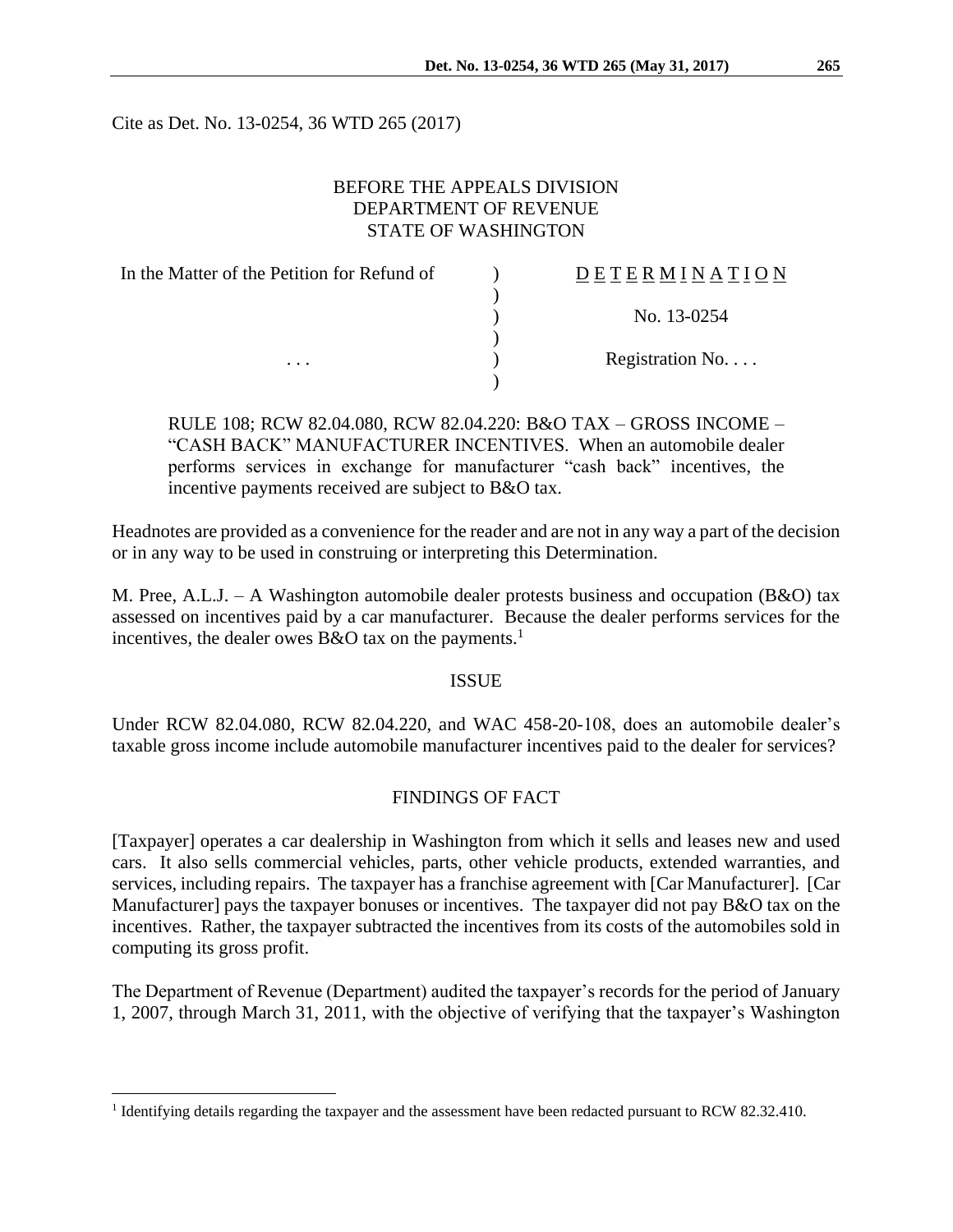State business activities and transactions were properly reported on its excise tax returns.<sup>2</sup> The Audit Division assessed B&O tax on eight incentive accounts under the service & other activities classification.

The taxpayer contends that these incentive payments should not be taxable because they were discounts for its wholesale vehicle purchases. According to the taxpayer, the dealership already had to comply with the requirements for the disputed incentives in order to comply with its franchise agreement with [Car Manufacturer], and the purchases would occur as a course of business, whether or not an incentive existed or not. The taxpayer notes that in 1999, [Car Manufacturer] implemented a new marketing plan that substantially increased dealers' wholesale costs relative to [Car Manufacturer's] recommended retail sales prices. To offset the dealers' decreased profit margins, the taxpayer states [Car Manufacturer] increased and offered new dealer cash incentives.

The Audit Division reviewed the franchise agreement to see if it specified all of the same requirements for which the taxpayer received incentive payments. The taxpayer stated that the franchise agreement was not so specific, and would not have the same specific requirements as the incentive programs. The Audit Division did not assess tax on all incentives. The Audit Division assessed tax on the incentives that appeared to have additional requirements, beyond those of the franchise agreement. As such, the Audit Division concluded that the incentive programs required the rendition of additional activities to receive the compensation.

Workpaper B lists eight accounts in dispute upon which the Audit Division assessed B&O tax under the service  $\&$  other activities tax classification.<sup>3</sup> These accounts are .... These accounts are similar in that the credits from [Car Manufacturer] were percentages<sup>4</sup> of the value of the vehicles sold from [Car Manufacturer] to the taxpayer.

Account . . . represented the customer loyalty bonus. To receive the customer loyalty payment, the taxpayer had to meet specific requirements. These requirements included investment in BDC/CRM solution project blueprint compliance,<sup>5</sup> enrollment in the Dealer Customer Journey Program, along with other marketing communication guidelines and standards compliance.

Account . . . was labeled, "Performance Bonus," and paid if the taxpayer met certain e-mail marketing and training requirements. Similarly, account . . . labeled the "Retail Compliance Bonus," later became part of the Performance Bonus. The same requirements to receive the Performance Bonus were required to receive this bonus.

 $\overline{a}$ 

 $2$  The audit was qualified to the extent that the Department reserved the right to verify any other liability within the statute of limitations period.

<sup>&</sup>lt;sup>3</sup> There are several accounts that the Audit Division considered non-taxable because there was no consideration to receive payment. These accounts were . . . . Accounts . . . were volume discounts, which were specifically exempted from tax. Account . . . was for payments received from holdbacks, which was specifically exempted from sales. The last account . . . was not as clear. It required the dealership to meet certain customer satisfaction standards, as conducted through surveys of customers by [Car Manufacturer]. The Audit Division determined that account . . . was non-taxable because it did not require any action by the taxpayer.

<sup>&</sup>lt;sup>4</sup> The ... bonus (account ...) was a flat  $\$\dots$  per vehicle sold by the taxpayer during a specific period.

<sup>5</sup> From the internet, this appears to be software used to improve customer service. *See http://www.bdc.ca/EN/solutions/smart\_tech/tech\_advice/free\_low\_cost\_applications/Pages/crm\_applications.aspx.*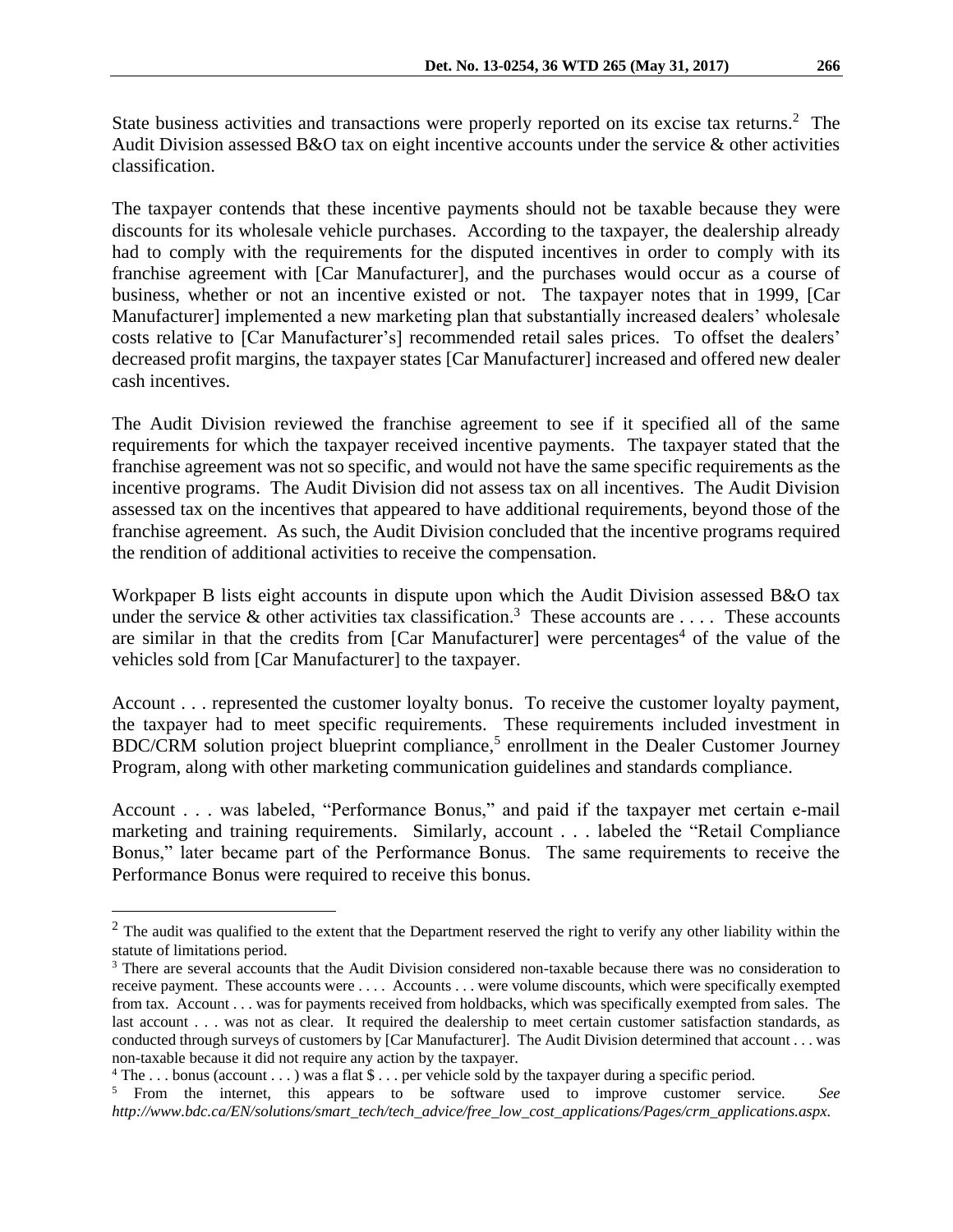Account . . . , labeled, "Brand Standards Bonus" required that the taxpayer maintain its facilities at a certain level. To receive the Brand Standards Bonus, the taxpayer had to purchase specific furnishings and signage and have specific décor for the exterior and interior of the building. Formerly this was account . . . , labeled, "CRI Bonus," which became the Brand Standards Bonus. The same requirements to receive the Brand Standards Bonus were required to receive the CRI bonus. Similarly, to receive the ... bonus (Account ...), the taxpayer had to meet certain facility design and specifications.

Account . . . was labeled, "Pre-Owner Premier/CPO Bonus," which required the taxpayer to acquire minimum percentages of specific classes of used vehicles. Account . . . , labeled, "Commercial Vehicle Bonus," required the taxpayer to meet certain training, compliance, and facility standards. While the Audit Division found that some of the incentives qualified as discounts, which were not taxed, it assessed B&O tax on the eight incentive accounts identified above because to receive each incentive, the taxpayer was required to perform additional activities.

#### ANALYSIS

Washington's B&O tax is "extensive and is intended to impose . . . tax upon virtually all business activities carried on in the State." *Analytical Methods, Inc. v. Dep't. of Revenue,* 84 Wn. App. 236, 241, 928 P.2d 1123 (1996), quoting *Palmer v. Dep't. of Revenue* 82. Wn. App. 367, 371, 917 P.2d 1120 (1996). For purposes of the B&O tax, "business" is broadly defined to include "all activities engaged in with the object of gain, benefit, or advantage to the taxpayer or to another person or class, directly or indirectly." RCW 82.04.140. RCW 82.04.220, in turn, imposes the B&O tax on persons engaged in business. It provides:

There is levied and shall be collected from every person a tax for the act or privilege of engaging in business activities. Such tax shall be measured by the application of rates against value of products, gross proceeds of sales, or gross income of the business, as the case may be.

"Gross income of the business" is broadly defined by RCW 82.04.080 as:

 $\overline{a}$ 

. . . the value proceeding or accruing by reason of the transaction of the business engaged in and includes gross proceeds of sales, compensation for the rendition of services, gains realized from trading in stocks, bonds, or other evidences of indebtedness, interest, discount, rents, royalties, fees, commissions, dividends, and other emoluments however designated, all without any deduction on account of the cost of tangible property sold, the cost of materials used, labor costs, interest, discount, delivery costs, taxes, or any other expense whatsoever paid or accrued and without any deduction on account of losses.

The taxpayer contends that its incentives were bona fide discounts, not includible in its gross income.<sup>6</sup> WAC 458-20-108 (Rule 108) authorizes a deduction from gross proceeds of sales for

<sup>6</sup> Dealers need not provide services to their manufacturers in order for the manufacturers' payments to the dealers to be gross income. Providing a service is a sufficient, but not a necessary, condition for taxation. If services were not provided, the payments should fall within the "other emolument" clause of RCW 82.04.080 unless the dealers contemplated the payments when they purchased the vehicles from the manufacturers, similar to the "holdback" and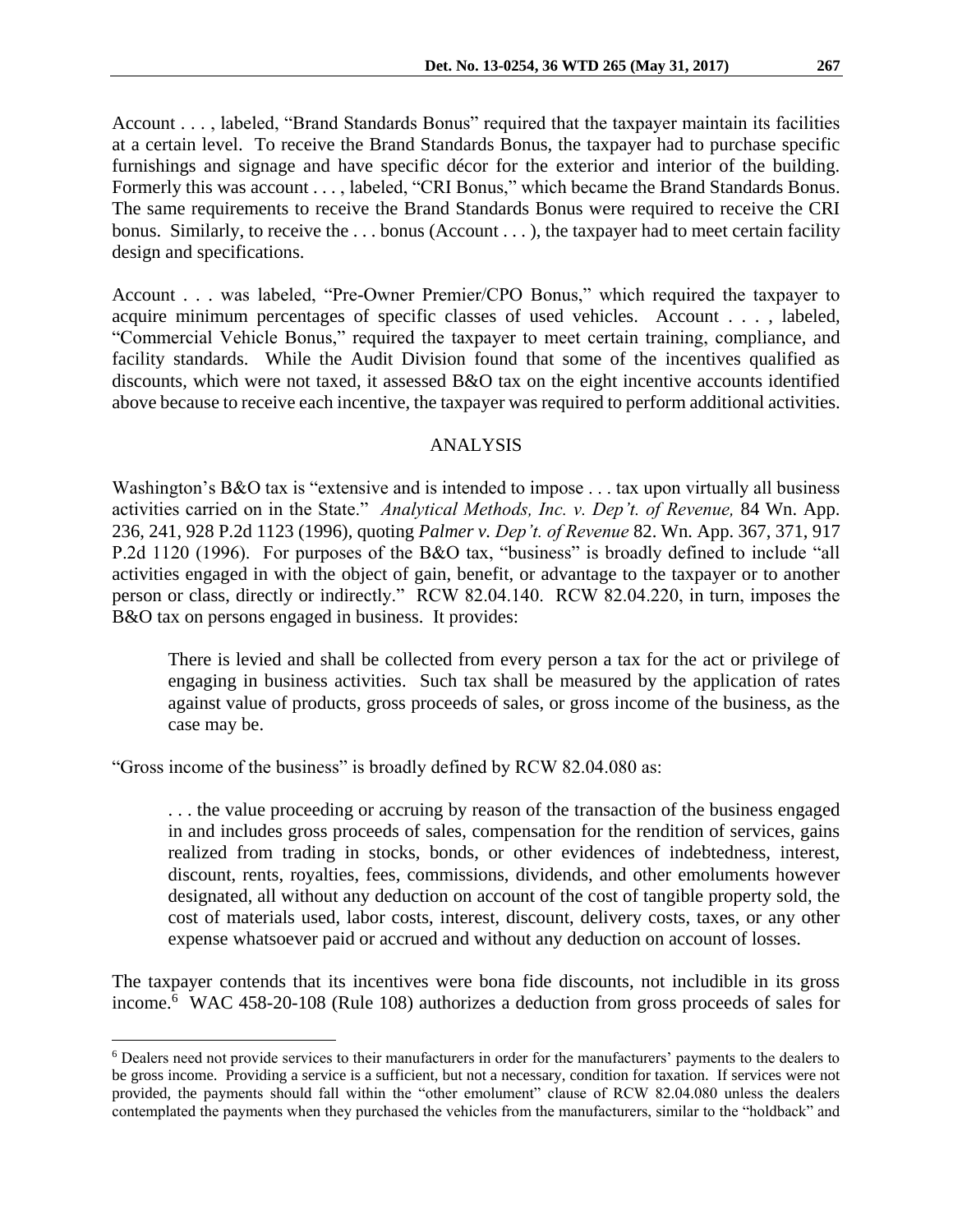bona fide discounts actually taken by the buyer. Rather than simply discount the wholesale purchase price of the vehicles, in 1999, [Car Manufacturer] increased its wholesale prices relative to the dealers' retail sales prices and offered the cash incentives to give the dealers an opportunity to restore their profit margins. [Car Manufacturer] was not obligated to pay the cash incentives at issue when the taxpayer purchased the vehicles. The Audit Division allowed the taxpayer to exclude the cash incentives where [Car Manufacturer] required no additional services (Accounts . . . and . . . for volume discounts were not taxed, nor were payments in Account . . . from holdbacks similar to those in Det. No. 91-263, 11 WTD 263 (1991), or payments in Account . . . based on customer satisfaction, where no services were required). However, the cash incentives for which [Car Manufacturer] required additional activities are not excluded as bona-fide discounts under Rule 108.

The taxpayer seeks to compress two transactions: [Car Manufacturer's] wholesale sale of vehicles to the taxpayer and the taxpayer's activities to obtain cash incentives. However, the taxpayer and [Car Manufacturer] set up these two transactions. We do not disregard the form of transactions structured by a taxpayer. *See Washington Sav-Mor Oil Co. v. State Tax Comm'n*, 58 Wn.2d 518, 521, 364 P.2d 440 (1961). [Car Manufacturer] structured the cash incentives as payments for specific services.

To receive the loyalty bonus (Account . . . ), the taxpayer had to invest in the BDC/CRM project and enroll in the Dealer Customer Journey Program. To receive the performance bonus (account . . . ) and the retail compliance bonus (account . . . ), the taxpayer had to conduct e-mail marketing and training. The "Brand Standards Bonus" and "CRI Bonus" (Accounts . . . and . . . ,) required that the taxpayer maintain its facilities at a certain level with a specific décor for the exterior and interior of the building and purchase specific furnishings and signage. The . . . bonus (Account . . . ) required the taxpayer to meet certain facility design and specifications. The "Pre-Owner Premier/CPO Bonus" (Account . . . ) required the taxpayer to have adequate space available for vehicle display and customer use in addition to displaying the . . . logo. The "Commercial Vehicle Bonus" (Account . . . ) required the taxpayer to acquire and maintain commercial vehicle tools, equipment, and inventory, as well as, to train its employees.

None of these pertain to discounting the taxpayer's purchase price of specific vehicles; rather, they entail other activities performed by the taxpayer for which it receives payment from [Car Manufacturer]. They are measured by the MSRP of the taxpayer's vehicle sales. While the taxpayer claims that these activities were required in [Car Manufacturer's] franchise agreement, the franchise agreement was general and did not specify the degree or the precise actions for which [Car Manufacturer] paid the taxpayer a bonus or cash incentive. It required the taxpayer to pay [Car Manufacturer's] prices for the vehicles. While the Audit Division allowed other discounts applied to the taxpayer's purchases, these cash incentives taxed in the assessment did not qualify

 $\overline{a}$ 

other automatic payments the dealers receive shortly after wholesale purchases. [*See Steven Klein, Inc. v. Dep't of*  Revenue, 184 Wn. App. 344, 352, 336 P.3d 663 (2014), *affirmed*, 183 Wn.2d 889, 357 P.3d 59 (2015) (manufacturer's payment to dealer did not need to represent compensation for service to be taxable).] In this case, while the Audit Division recognized holdbacks and some other payments were contemplated, and the taxpayer met the conditions to receive them at or near the time it purchased the vehicles, the Audit Division taxed the eight cash incentive accounts because the taxpayer provided services above and beyond those required under the franchise agreement to receive the incentives.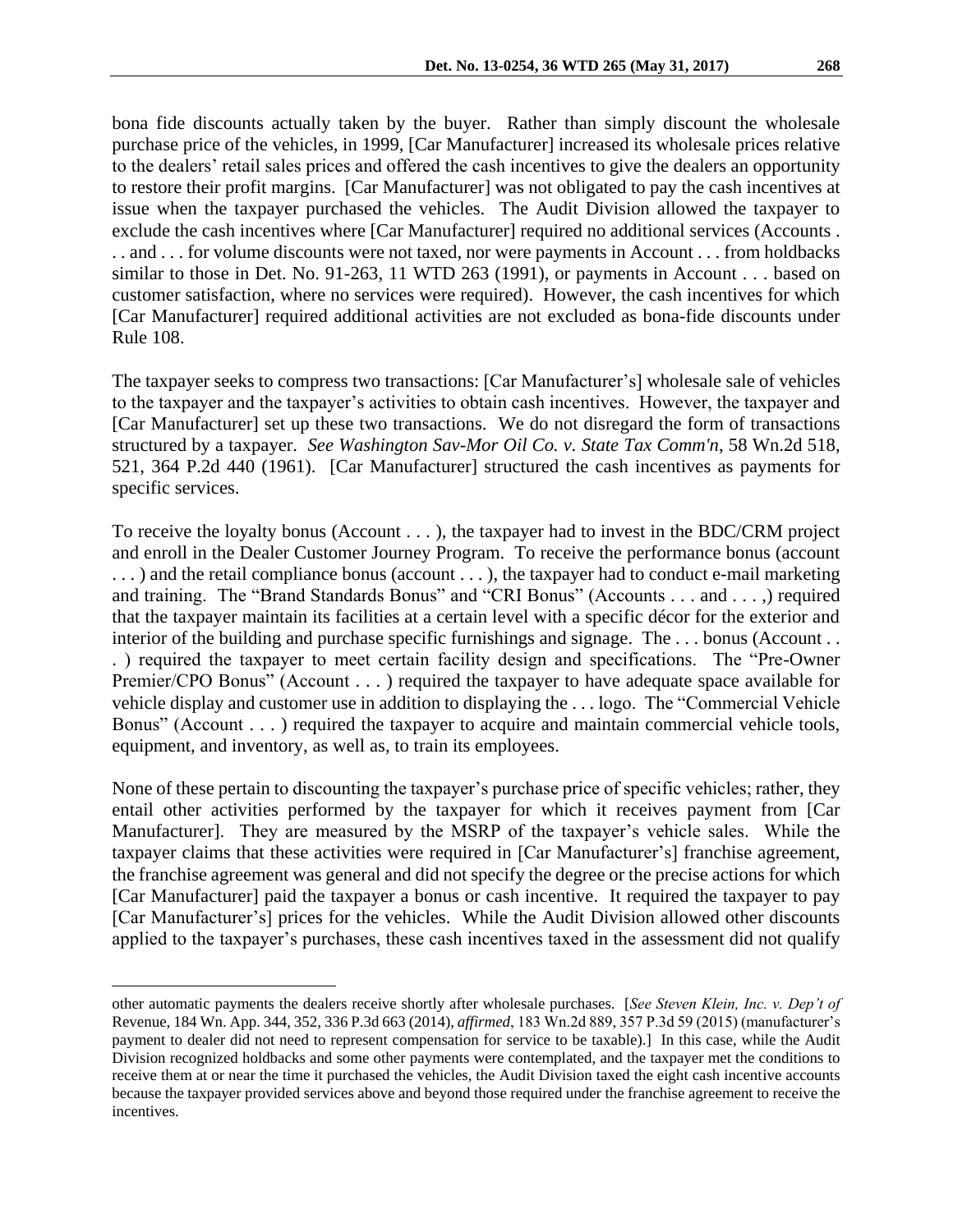as bona fide discounts under Rule 108. We conclude that under RCW 82.04.080, the taxpayer's gross income included the eight incentives, which were subject to B&O tax under RCW 82.04.220.

In Det. No. 91-263, 11 WTD 263 (1991), we held that funds returned to automobile dealerships under a Dealer Holdback Program (DHP) and Wholesale Floor Plan Protection Program (WFPP) provide a reduction in price and are not subject to taxation based upon Rule 108. In these programs, which are also routinely used in the automobile sales industry, dealers pay surcharges for DHP and WFPP payments when they purchase vehicles and place them into inventory. Most, if not all, of this money is subsequently paid back to the dealer as contemplated by both parties when the original sale was made. We wrote:

When the dealer purchases an automobile from the manufacturer, **both parties are well aware that the 3% holdback will be returned to the dealer** soon after the invoice date. Indeed, whether this be termed a cash discount, a trade discount, or merely a partial refund of purchase price, **it is clearly a revision to the original purchase price** of the automobile that was **contemplated by both parties at the time of the original sale**. Under **these circumstances** the gross proceeds of sale and selling price must be "determined by the transaction as finally completed."

11 WTD at 263 (emphasis added.)

 $\overline{a}$ 

We do not find the decision in 11 WTD 263 applicable to the disputed cash back incentives; as such, incentives are materially different from holdbacks. In 11 WTD 263, we found that the return of holdbacks constitutes a revision to the original purchase price because this "was contemplated by both parties at the time of the original sale." *Id*. In that case, this was evidence of intent to treat the transaction as a single transaction.

In our case, the Audit Division recognized the taxpayer's holdbacks and other payments similar to those allowed in 11 WTD 263 as exempt from B&O tax. The Audit Division distinguished cash incentives where [Car Manufacturer] had not made a commitment to the taxpayer until after the purchase, and where the taxpayer was required to perform certain activities.

In 11 WTD 263, the manufacturer was contractually obligated to return holdback money when the dealer purchased the vehicles. *Id. at* 265. With the incentives at issue here, neither the taxpayer, nor [Car Manufacturer] knows whether the taxpayer will meet the incentives when vehicles are purchased. The taxpayer must meet certain requirements to earn the incentives. No such post-sale activity is necessary to activate the manufacturer's obligation to issue credits in the case of holdbacks. [Car Manufacturer] did not holdback money in the eight disputed incentive accounts from the taxpayer in the original wholesales purchase agreements. Therefore, we conclude that the Audit Division properly included those incentives in the taxpayer's gross income under RCW 82.04.080. [7]

<sup>7</sup> [*See Steven Klein, Inc. v. Dep't of Revenue*, 183 Wn.2d 889, 900-01, 357 P.3d 59 (2015) (concluding dealer cash payments were not bona fide discounts on an auto dealer's wholesale purchases from the auto manufacturer where the wholesale purchase was not made subject to the dealer cash payment, in contrast to holdbacks and other similar credits).]